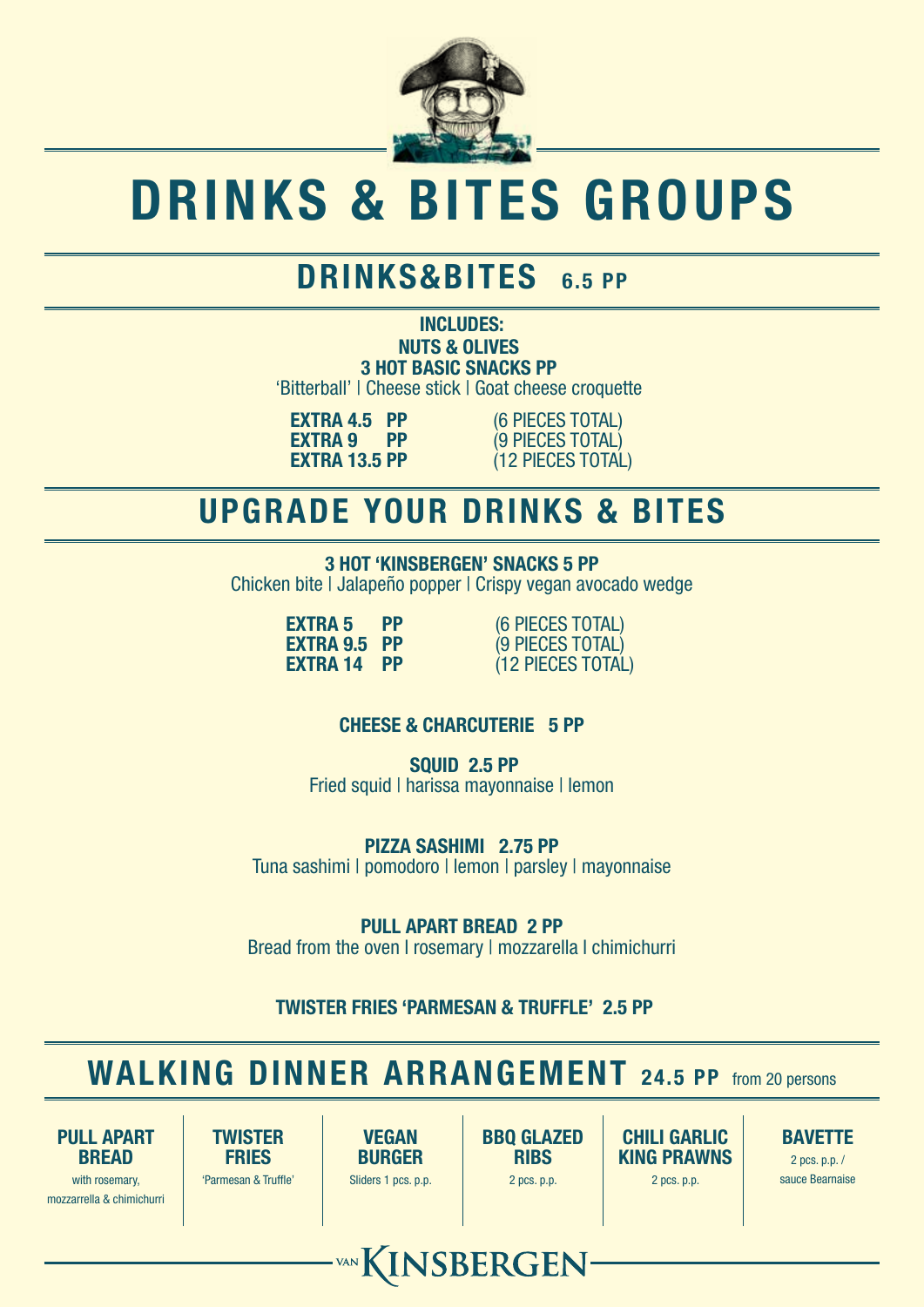

DRINKS PACKAGES from 35 persons

#### DRINKS PACKAGE 2 HOURS 15 PP

• COFFEE & TEA • DRAFT BEERS • HOUSE WINE WHITE/RED/ROSÉ • ORANGE JUICE • REGULAR SODAS

## DRINKS PACKAGE 3 HOURS 21.5 PP

• COFFEE & TEA • DRAFT BEERS • HOUSE WINES WHITE/RED/ROSÉ • ORANGE JUICE • REGULAR SODAS

## DRINKS PACKAGE 4 HOURS 27 PP

• COFFEE & TEA • DRAFT BEERS • HOUSE WINES WHITE/RED/ROSÉ • ORANGE JUICE • REGULAR SODAS